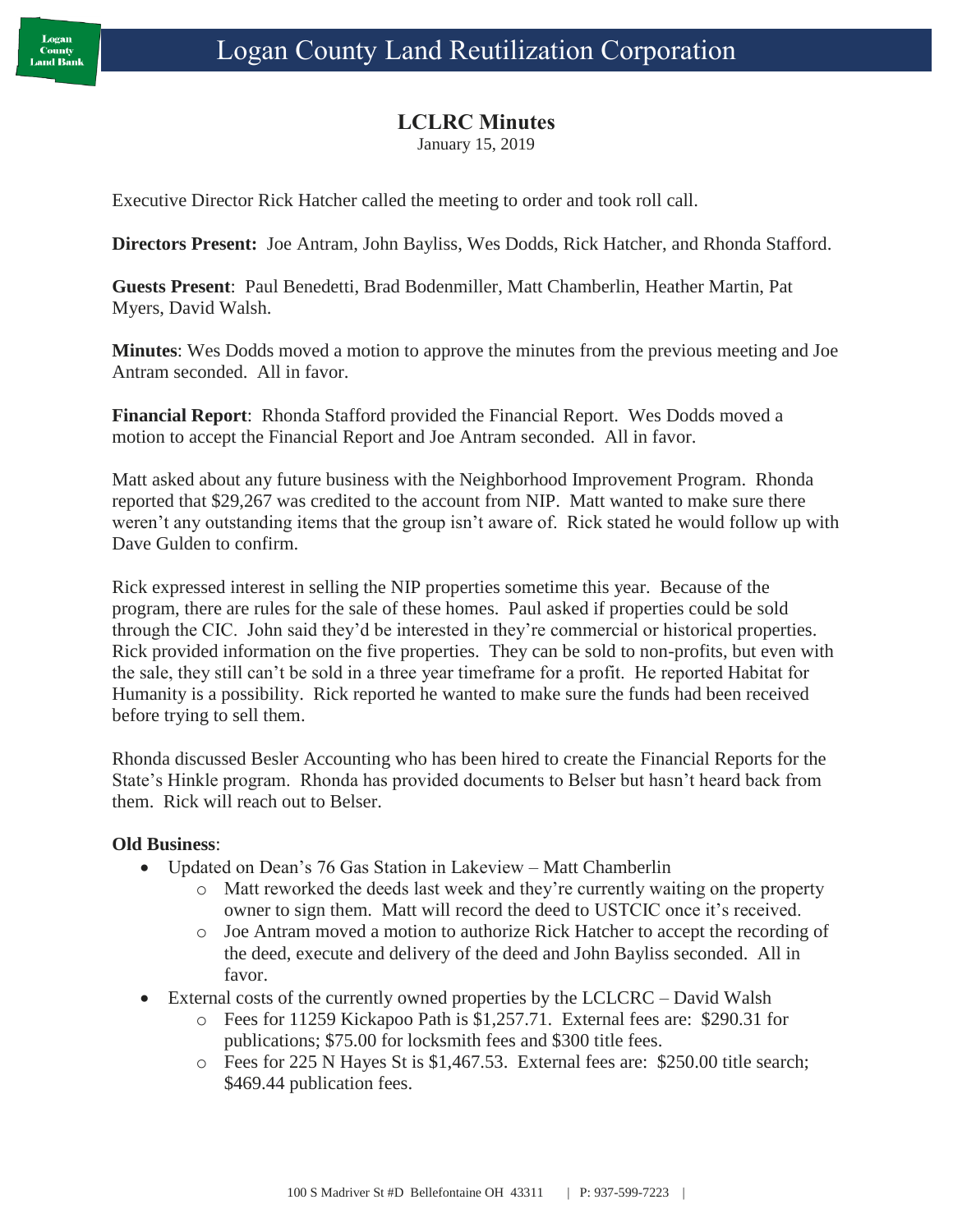## Logan County Land Reutilization Corporation

- o Fees for N. 68 is \$1,920.18. External fees are: \$1,018.98 publications; \$300 title search.
- o Discussion was held regarding the inventory sheet to add the fees associated with each property added, especially the external fee costs. Columns will be added for total fees, breaking it down to external and internal costs. Heather will work with Matt to make those changes.
- o Discussion was held regarding the external costs and what Ohio law requires for the publications.
- o Discussion was held regarding auditor sales. Both Matt and David provided information regarding auditor sales and what Ohio law states.
- o Wes Dodds stated he's be in favor of the initial offer always including the cost of these fees.
- o Discussion was held regarding the guidelines for sales price.
- Review and discussion of three applications:
	- $\circ$  225 N Hayes St The person who wants the property is an adjoining property owner. She wants it for a side yard and eventually will build a garage on it. The internal cost for this property is \$748.09 and external cost is \$719.44. Discussion was held regarding the asking price. The asking price would break down to \$250 for the side lot and \$1,467.53 for the additional costs.
		- John Bayliss moved a motion to set the price at \$1,717.53 and Wes Dodds seconded. All in favor.
	- o 11259 Kickapoo Path The person interested wants to both demo and rehab the property and use it for a family member as a vacation home. Discussion was held regarding the property status, internal and external fees. This is the first property the group has sold with a structure on the property. Discussion was held regarding the renovation and timeframes. The group would like there to be a mortgage on the property in the amount of \$7,500 to cover the cost of demolition if the purchaser's do not renovate. This mortgage would be forgivable upon receipt of occupancy from the Logan County Building Department.
		- John Bayliss moved a motion to set the price at \$5,387.50 which will include the cost of \$1,257.71 in fees subject to additional terms to include recovery mortgage, the details of which will be worked out between Matt Chamberlin and Rick Hatcher and Wes Dodds seconded. All in favor.
	- o N. 68 property This property needs requested from the auditor. Discussion was held over whether the group wants to acquire this property. It's unsure what the person who is interested in this property plans to use it for. It's zoned U1. The person interested is not an adjoining property owner. Discussion was held regarding the price to ask for the property. There is no address for this parcel, parcel number is 16-064-00-00086000. Matt has a letter to use to request the property. The asking price for the property will be \$5,070.18 which will include \$1920.18 in fees.
		- Wes Dodds moved a motion to approve requesting this property from the Auditor and Joe Antram seconded. All in favor.
		- John Bayliss moved a motion to set the price at \$5,070.18 as the asking price and Wes Dodds seconded. All in favor.
	- o Rick will follow up with all interested parties regarding the properties.